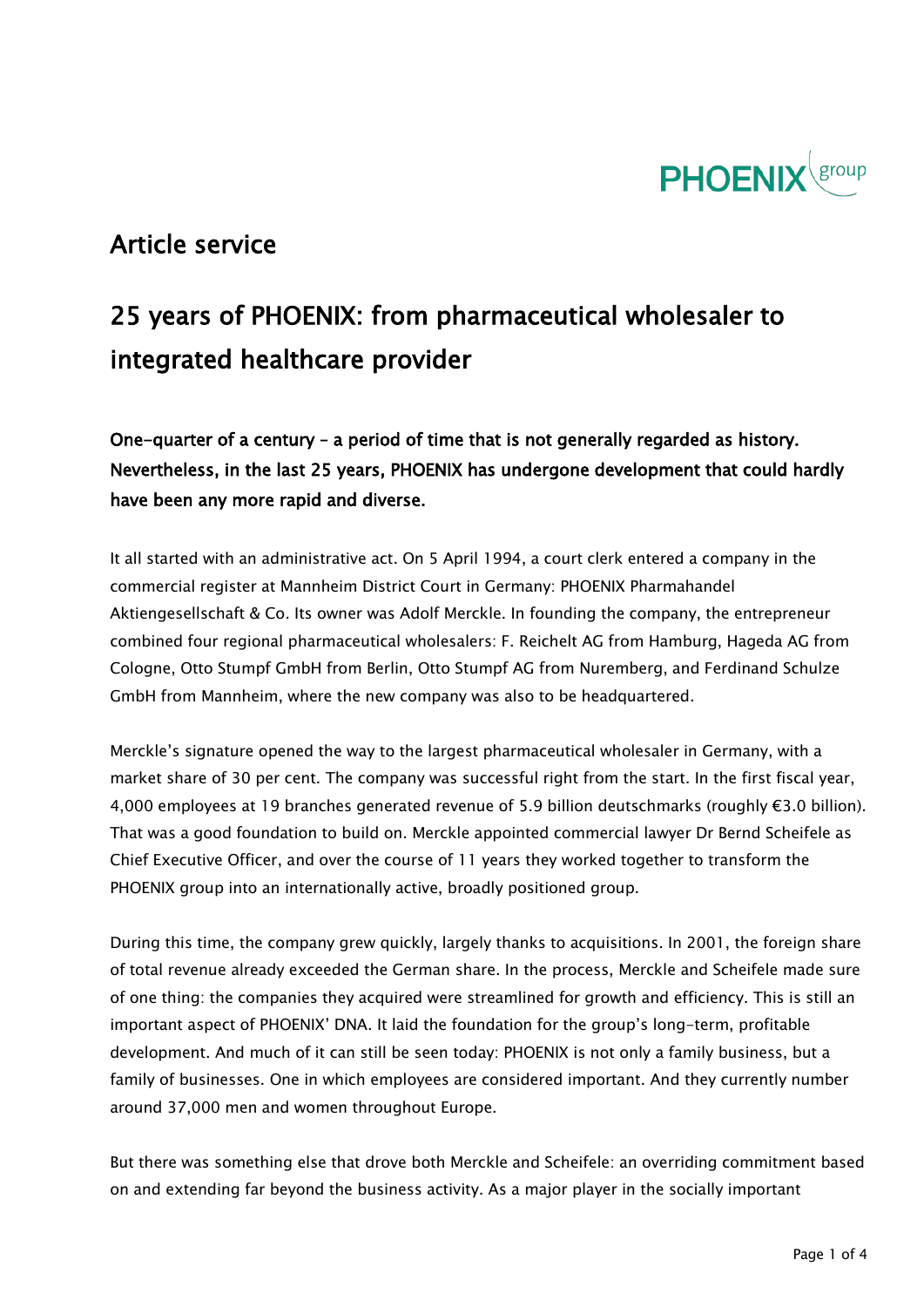

healthcare market, PHOENIX assumes social responsibility in addition to its corporate activities. Take research, for example. In 1996, Scheifele launched the PHOENIX Pharmaceutics Science Award. With a total prize value of €40,000, it has since been awarded annually to innovative and outstanding pharmaceutical research projects. Furthermore, the company regularly supports social projects and charities too. These are often originated by employees, as was the case with Kulturbras. Since 1992, PHOENIX has been supporting this organisation for street children in Fortaleza, Brazil.

Overall, PHOENIX's 25-year history has been characterised by success. Of course, it has not been without its setbacks. The most dangerous of these from an economic perspective hit the company in 2008 – and was not due to its own business activities, but rather external factors: the global financial and economic crisis even caused liquidity shortfalls in Adolf Merckle's companies. The banks were nervous. To secure loans, they forced access to the Merckle's family assets. At PHOENIX, a trustee took over the helm and considered the sale of the company.

Reimund Pohl was managing the business at the time. He had taken over the role of Chief Executive Officer from Scheifele in 2005. Pohl proved to be an excellent captain in turbulent times. Courageous and committed, he guided the company through the crisis. It is thanks to him that PHOENIX remained profitable throughout this period and was even able to expand its market position.

With the acquisition of two British pharmaceutical wholesalers, the first pharmacies were added to PHOENIX's portfolio in 1998. Pohl expanded this business by launching the BENU pharmacy brand in continental Europe. The first BENU pharmacy was opened in the Netherlands in 2012. It stood out with its uniform, modern design and customer-focused approach, turning a visit to the pharmacy into a shopping experience. Pohl also combined all services such as Healthcare Logistics, Business Intelligence, and Patient Services under one umbrella, which he coined the "All-in-One" concept. It represents a comprehensive range of services from which pharmaceutical manufacturers, pharmacies, and patients benefit equally.

PHOENIX was in a good position when Pohl handed it over to Oliver Windholz in 2014. He became the third CEO in the course of these 25 years. His path was to turn PHOENIX from a pharmaceutical wholesaler into an integrated healthcare provider – wherever it is active in Europe. Windholz has refined the company's profile, bringing together more closely the areas in which PHOENIX now operates: Wholesale, Retail, and Pharma Services. Pharmaceutical wholesale remains the core business of the company, with a unique coverage across Europe: more than 163 distribution centres in 27 countries supply pharmacies, doctors, and medical institutions with drugs and health products.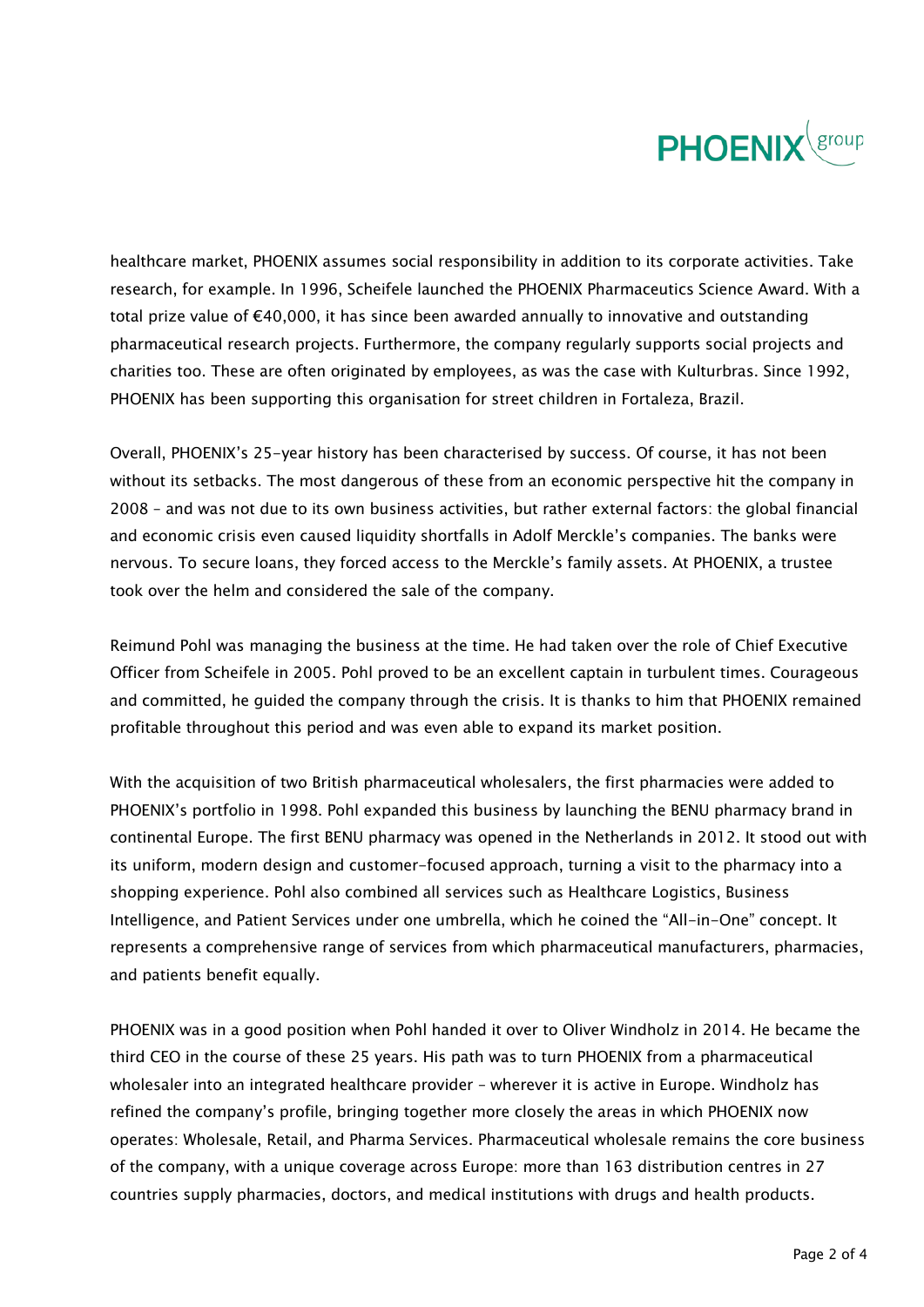

PHOENIX also supports pharmacies with goods management systems and cooperation programmes as well as in the area of patient advice. With the PHOENIX Pharmacy Partnership, Windholz has created a European umbrella for its existing pharmacy cooperation programmes. The network includes over 13,500 pharmacies in 16 countries and is the largest of its kind. In retail, PHOENIX operates more than 2,500 own pharmacies under the BENU, Apotek 1, and Rowlands Pharmacy brands in 14 European countries.

The healthcare markets in Europe are currently in upheaval. Digitalisation is progressing, and customers are demanding more and more from healthcare. This is why Windholz is further expanding the position of the company as a leading healthcare provider in 27 European countries and focusing even more strongly on the end customer. The number of own pharmacies alone rose by more than 60 per cent in the last five years. But PHOENIX is also moving closer to the end consumer with the expansion of online shopping in certain countries, customer loyalty programmes, and the marketing of its own health products under the LIVSANE brand.

Over the years, PHOENIX has dedicated itself to a demanding task: people's health. Digitalisation can help to improve healthcare in the future. That is why PHOENIX is developing this area and already pursuing specific initiatives that focus on the fields of digital health and personalised medicine.

Despite expansion and internationalisation, PHOENIX has remained a family business. Not only because of its ownership structure (the Merckle family is still the sole owner), but above all thanks to the corporate culture. Ludwig Merckle, who has led the group since the death of his father, has always maintained that his corporate activities are not aimed at maximum short-term profit, but at longterm, sustainable success. And that is what PHOENIX has achieved. For the past nine years, the company has been growing faster than the market – a huge achievement in this sector!